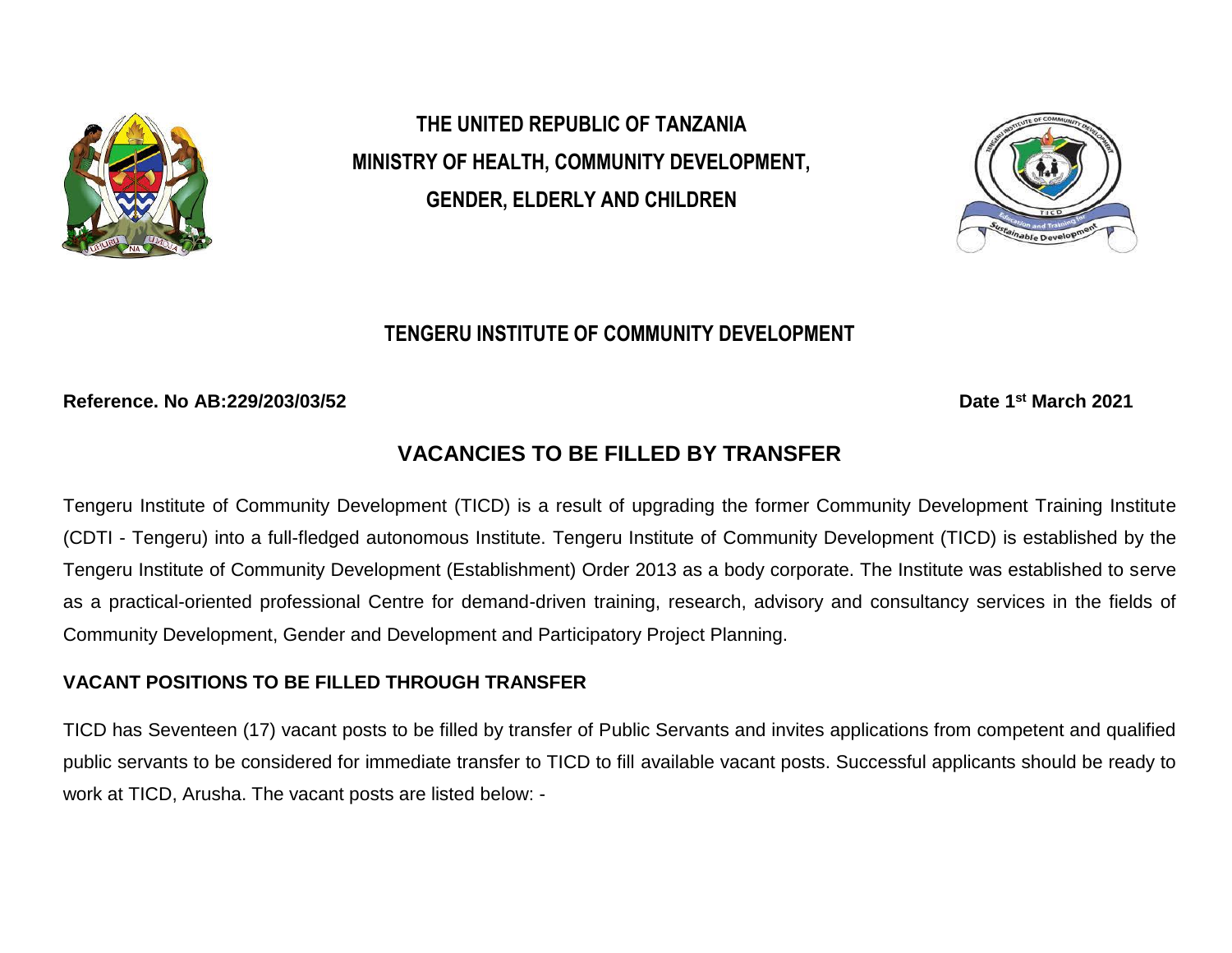| S/N | <b>POSITION</b>                             | NO. OF<br><b>POSTS</b> | <b>QUALIFICATIONS</b>                                                                                                                                                                                                                                       | <b>JOB DESCRIPTION</b>                                                                                                                                                                                                                                                                                                                                                                                                                                                                                                                                                                                                                                                                                 |
|-----|---------------------------------------------|------------------------|-------------------------------------------------------------------------------------------------------------------------------------------------------------------------------------------------------------------------------------------------------------|--------------------------------------------------------------------------------------------------------------------------------------------------------------------------------------------------------------------------------------------------------------------------------------------------------------------------------------------------------------------------------------------------------------------------------------------------------------------------------------------------------------------------------------------------------------------------------------------------------------------------------------------------------------------------------------------------------|
| 1   | <b>LECTURER</b><br>(DEVELOPMENT<br>STUDIES) | 1                      | Master Degree with GPA<br>of 3.8 and Bachelor<br>Degree with GPA of 3.5<br>in the following fields;<br>Development studies,<br>Community<br>Development, Gender<br>and Development,<br>Sociology or other related<br>fields. Applicant must<br>possess PhD. | Teaches up to NTA level 8 for Master's Degree holders<br>a)<br>and up to NTA level 9 for PhD holders;<br>Guides and supervises students in building up their<br>b)<br>practical and research projects;<br>Prepares learning resources and design training<br>$\mathsf{C}$<br>exercises for students;<br>Conducts consultancy and community services;<br>d)<br>Developing and reviewing curriculum;<br>e)<br>f<br>Undertakes individual research and participates in<br>scientific/academic congregations;<br>Prepares teaching manuals, simulations and case<br>g)<br>studies for training;<br>Coaches junior teaching staff; and<br>h)<br>i)<br>Performs any other duties as assigned by supervisors. |
| 2   | <b>LECTURER</b><br>(PROJECT                 | 1                      | Master Degree with GPA<br>of 3.8 and Bachelor<br>Degree with GPA of 3.5                                                                                                                                                                                     | a) Teaches up to NTA level 8 for Master's Degree holders<br>and up to NTA level 9 for PhD holders;                                                                                                                                                                                                                                                                                                                                                                                                                                                                                                                                                                                                     |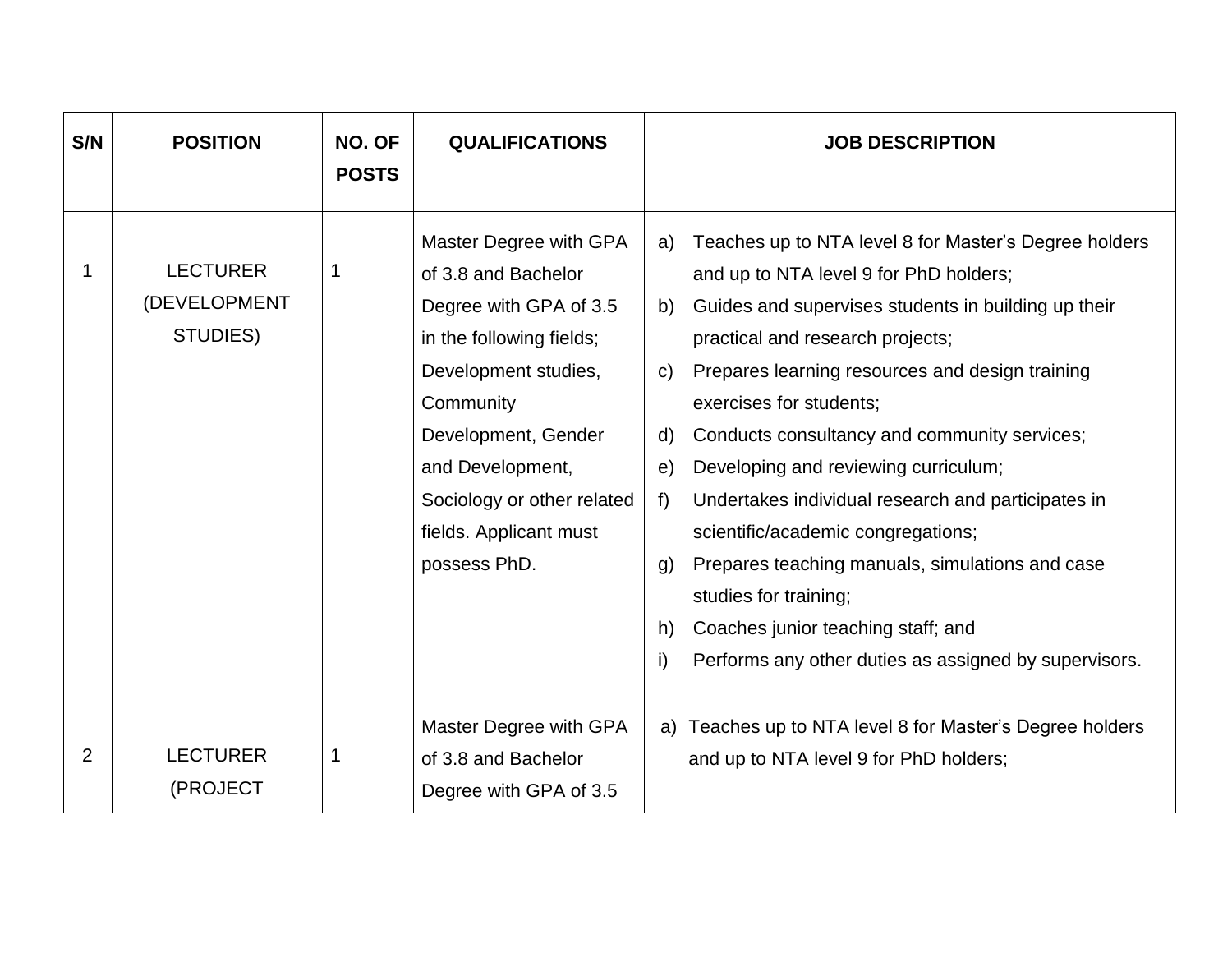|   | <b>PLANNING AND</b> |   | in the following fields;       |                | b) Guides and supervises students in building up their  |
|---|---------------------|---|--------------------------------|----------------|---------------------------------------------------------|
|   | <b>MANAGEMENT)</b>  |   | Project Planning and           |                | practical and research projects;                        |
|   |                     |   | Management,                    | C)             | Prepares learning resources and design training         |
|   |                     |   | <b>Participatory Project</b>   |                | exercises for students;                                 |
|   |                     |   | Planning or other related      | d)             | Conducts consultancy and community services;            |
|   |                     |   | fields. Applicant must         | e)             | Developing and reviewing curriculum;                    |
|   |                     |   | possess PhD.                   | f)             | Undertakes individual research and participates in      |
|   |                     |   |                                |                | scientific/academic congregations;                      |
|   |                     |   |                                | $\mathfrak{g}$ | Prepares teaching manuals, simulations and case studies |
|   |                     |   |                                |                | for training;                                           |
|   |                     |   |                                | h)             | Coaches junior teaching staff; and                      |
|   |                     |   |                                | $\mathsf{i}$   | Performs any other duties as assigned by supervisors.   |
|   |                     |   | Master Degree with GPA         |                | a) Teaches up to NTA level 8 (Bachelor's Degree);       |
| 3 | <b>ASSISTANT</b>    | 1 | of 3.8 and Bachelor            |                | b) Prepares learning resources for tutorial exercises;  |
|   | <b>LECTURER</b>     |   | Degree with GPA of 3.5         |                | c) Conducts research, seminars and case studies;        |
|   | (ACCOUNTS AND       |   | in the following fields;       |                | d) Carries out consultancy and community services under |
|   | FINANCE)            |   | Accounts, Finance,             |                | supervision;                                            |
|   |                     |   | <b>Business Administration</b> |                | e) Supervises students project;                         |
|   |                     |   | majoring in Accounts or        | f              | Prepares teaching manual; and                           |
|   |                     |   | Finance and other related      |                | g) Performs any other duties as assigned by supervisor. |
|   |                     |   | fields.                        |                |                                                         |
|   |                     |   |                                |                |                                                         |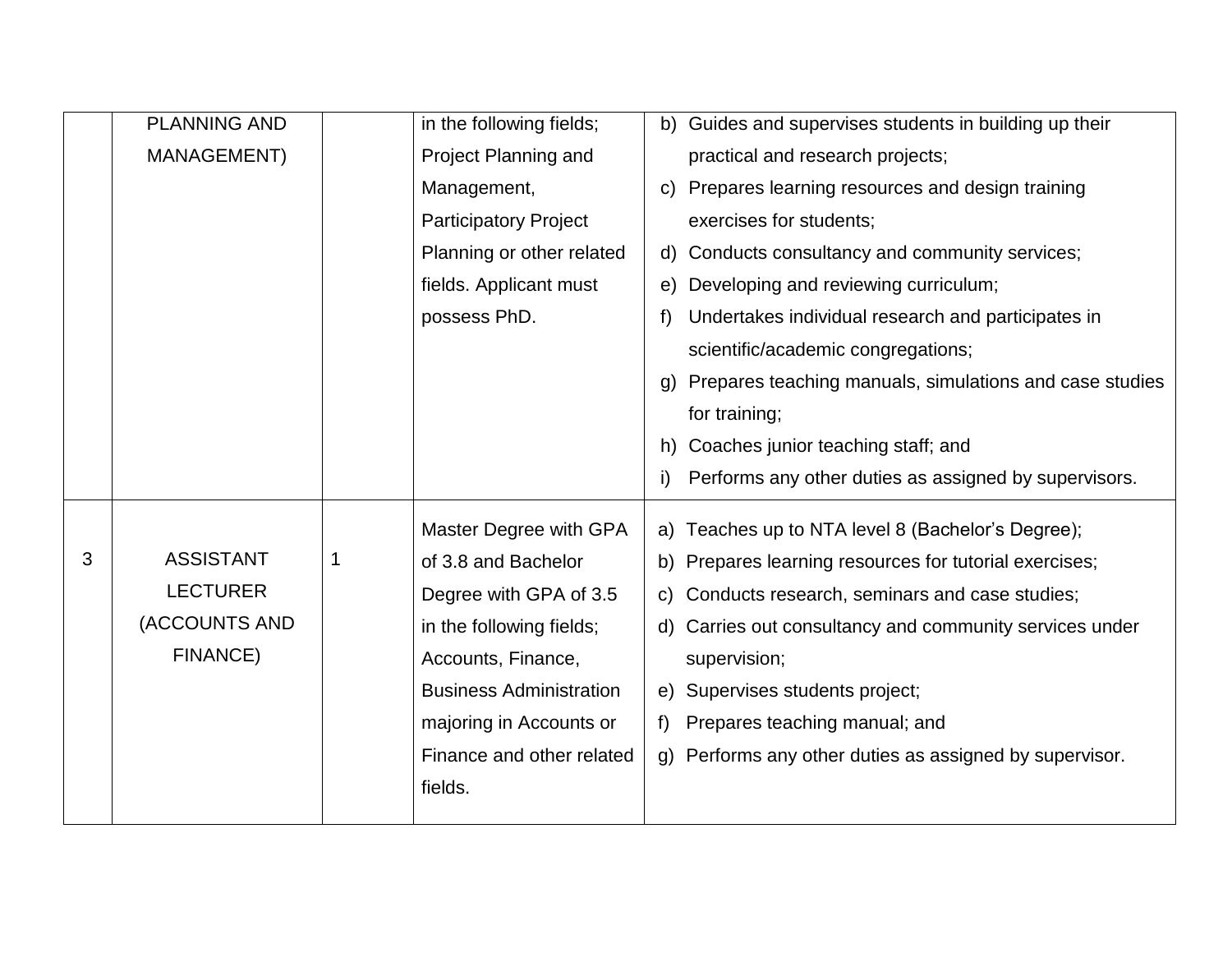| 4 | <b>ASSISTANT</b><br><b>LECTURER</b><br>(SOCIOLOGY)                       |   | Master Degree with GPA<br>of 3.8 and Bachelor<br>Degree with GPA of 3.5<br>in the following fields;<br>Sociology, Social Work,<br>and other related fields.         | a) Teaches up to NTA level 8 (Bachelor's Degree);<br>b) Prepares learning resources for tutorial exercises;<br>Conducts research, seminars and case studies;<br>$\mathsf{C}$<br>Carries out consultancy and community services under<br>d)<br>supervision;<br>Supervises students project;<br>e)<br>Prepares teaching manual; and<br>f)<br>Performs any other duties as assigned by supervisor.<br>$\mathsf{q}$ |
|---|--------------------------------------------------------------------------|---|---------------------------------------------------------------------------------------------------------------------------------------------------------------------|-----------------------------------------------------------------------------------------------------------------------------------------------------------------------------------------------------------------------------------------------------------------------------------------------------------------------------------------------------------------------------------------------------------------|
| 5 | <b>TUTORIAL</b><br><b>ASSISTANT</b><br>(COMMUNITY<br><b>DEVELOPMENT)</b> | 1 | <b>Holder of Bachelor</b><br>Degree with GPA of 3.5<br>in the following fields;<br>Community<br>Development, Gender<br>and Development, or<br>other related fields. | a) To teach up to NTA Level 6 (Ordinary Diploma);<br>b) To assist in conducting tutorial and practical exercises for<br>students;<br>To prepare learning resources for tutorial exercises;<br>C)<br>To assist in conducting research;<br>d)<br>To carry out consultancy and community services under<br>e)<br>supervision; and<br>To perform any other duties as assigned by Supervisor.<br>f)                  |
| 6 | <b>TUTORIAL</b><br><b>ASSISTANT (LAW)</b>                                | 1 | Holder of Bachelor of<br>Laws from a recognized<br>Institutions with a GPA of<br>3.5 or above.                                                                      | a) To teach up to NTA Level 6 (Ordinary Diploma);<br>b) To assist in conducting tutorial and practical exercises for<br>students;<br>To prepare learning resources for tutorial exercises;<br>C)                                                                                                                                                                                                                |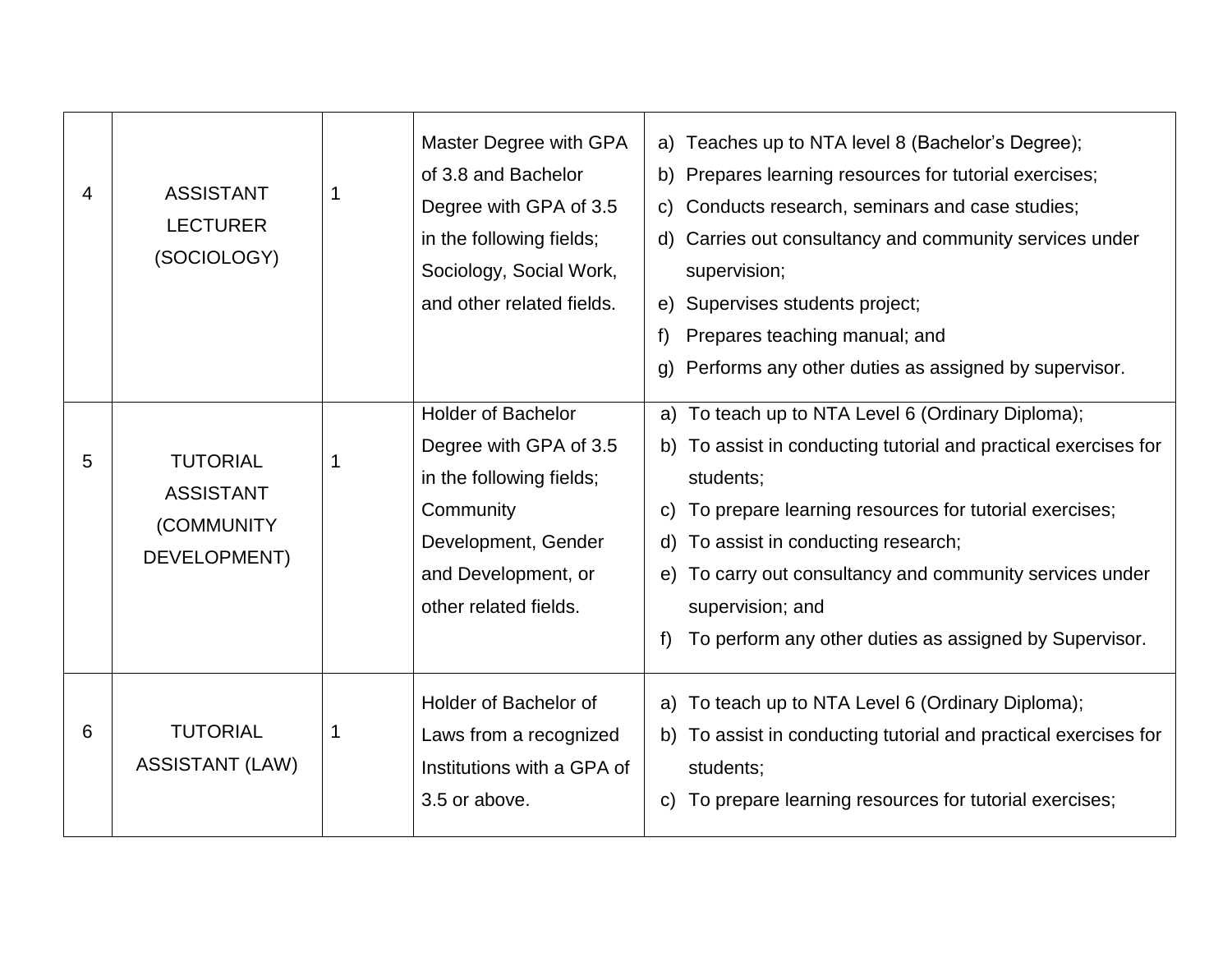|   |                           |                |                           | $\mathsf{d}$ | To assist in conducting research;                           |
|---|---------------------------|----------------|---------------------------|--------------|-------------------------------------------------------------|
|   |                           |                |                           | e)           | To carry out consultancy and community services under       |
|   |                           |                |                           |              | supervision; and                                            |
|   |                           |                |                           | f)           | To perform any other duties as assigned by Supervisor.      |
|   |                           |                | <b>Holder of Bachelor</b> |              | a) Receives and verifies applicants particulars;            |
| 7 | <b>ADMISSION OFFICER</b>  |                | Degree in one of the      |              | b) Sorts out applications according to study programmes;    |
|   | Ш                         |                | following fields;         | $\mathsf{C}$ | Data entries ready for submission to superior;              |
|   |                           |                | <b>Statistics, Public</b> |              | d) Sorts-out forms for successful applicants for processing |
|   |                           |                | Administration,           |              | admission letters;                                          |
|   |                           |                | Education, Education      |              | e) Opens students' files ready for registration; and        |
|   |                           |                | Management or             | f)           | Performs any other duties as may be assigned by the         |
|   |                           |                | equivalent related        |              | Superior.                                                   |
|   |                           |                | qualification from a      |              |                                                             |
|   |                           |                | recognized Institution.   |              |                                                             |
|   |                           |                |                           |              |                                                             |
|   |                           |                | Diploma in Nursing from   | a)           | To assist in providing nursing services;                    |
| 8 | <b>ASSISTANT</b>          | $\overline{2}$ | a recognized Institution, |              | b) To assist in collecting relevant health statistics;      |
|   | <b>NURSING OFFICER II</b> |                | with a valid practicing   | $\mathsf{C}$ | To assist in providing supportive supervision to the junior |
|   |                           |                | license and must be       |              | staffs;                                                     |
|   |                           |                | registered by the Nursing |              | d) To assist in providing health education to patients and  |
|   |                           |                | and Midwives Council.     |              | community in general;                                       |
|   |                           |                |                           |              | e) To assist in providing family planning education; and    |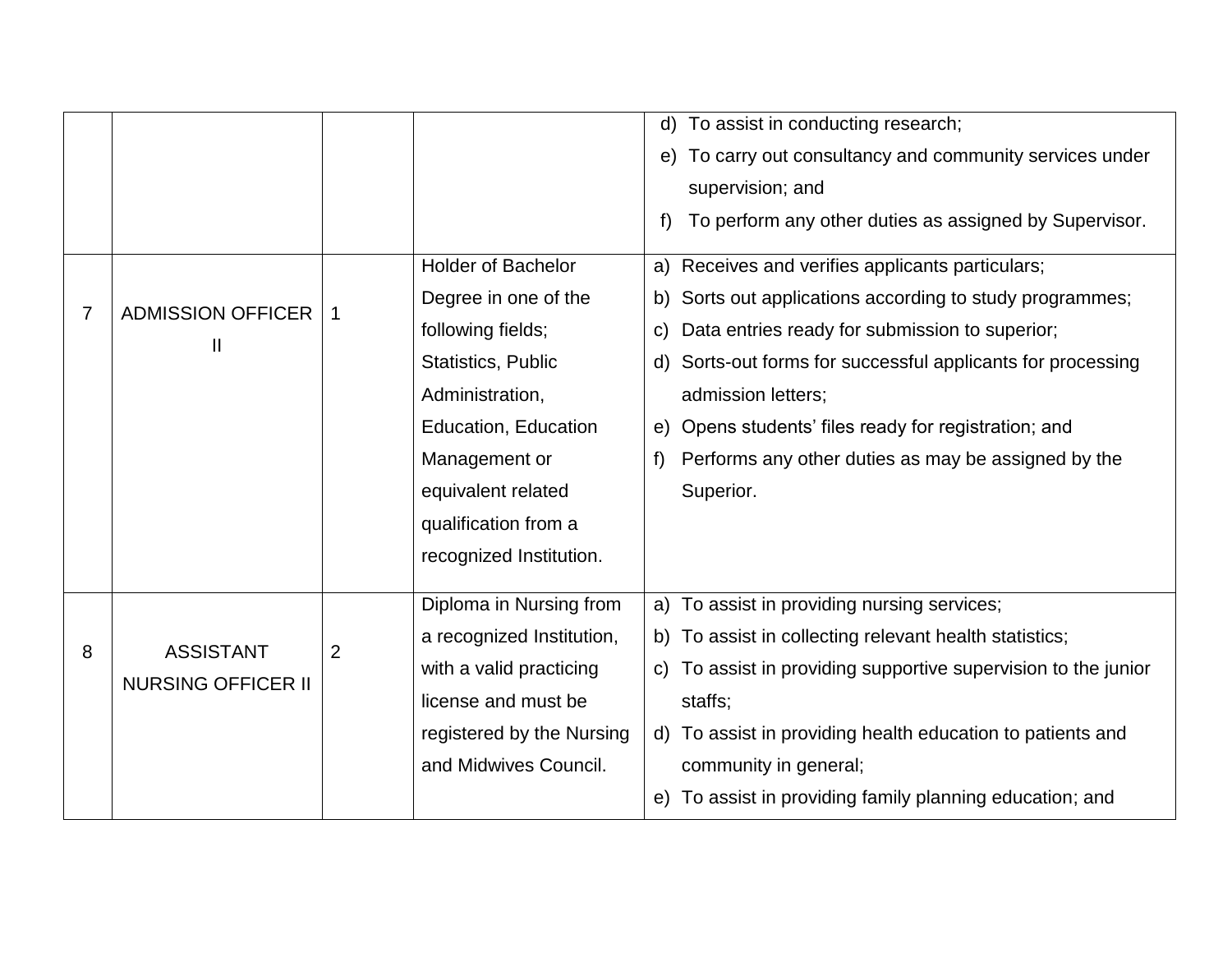|    |                      |             |                               | To perform any other duties that may be assigned by<br>f           |
|----|----------------------|-------------|-------------------------------|--------------------------------------------------------------------|
|    |                      |             |                               | Supervisor.                                                        |
|    |                      |             | Holder of Diploma or Full     | works<br>a) Carry<br>plumbing/electrical/masonry<br>in<br>out      |
| 9  | <b>TECHNICIAN II</b> | $\mathbf 1$ | <b>Technician Certificate</b> | offices/classrooms/staff residential houses;                       |
|    | (ELECTRICAL)         |             | (FTC) in one of the           | b) Collects and taking care of working tools;                      |
|    |                      |             | following fields; Electrical  | c) Perform routine specified tasks that demand<br>higher           |
|    |                      |             | Engineering, Electrical       | technical skills under supervision;                                |
|    |                      |             | Technology or in any          | Reports maintenance problems to senior staff;<br>d)                |
|    |                      |             | related field from a          | Carries minor repairs and maintenance; and<br>e)                   |
|    |                      |             | reputable institution.        | Performs any other duties assigned by the relevant senior<br>$f$ ) |
|    |                      |             |                               | staff.                                                             |
|    |                      |             | Holder of Diploma or Full     | plumbing/electrical/masonry<br>works<br>a) Carry<br>out<br>in.     |
| 10 | <b>TECHNICIAN II</b> | $\mathbf 1$ | <b>Technician Certificate</b> | offices/classrooms/staff residential houses;                       |
|    | (PLUMBING)           |             | (FTC) in one of the           | Collects and taking care of working tools;<br>b)                   |
|    |                      |             | following fields;             | c) Perform routine specified tasks that demand higher              |
|    |                      |             | Plumbing, or in any           | technical skills under supervision;                                |
|    |                      |             | related field from a          | Reports maintenance problems to senior staff;<br>d)                |
|    |                      |             | reputable institution.        | Carries minor repairs and maintenance; and<br>e)                   |
|    |                      |             |                               | Performs any other duties assigned by the relevant senior          |
|    |                      |             |                               | staff.                                                             |
|    |                      |             |                               |                                                                    |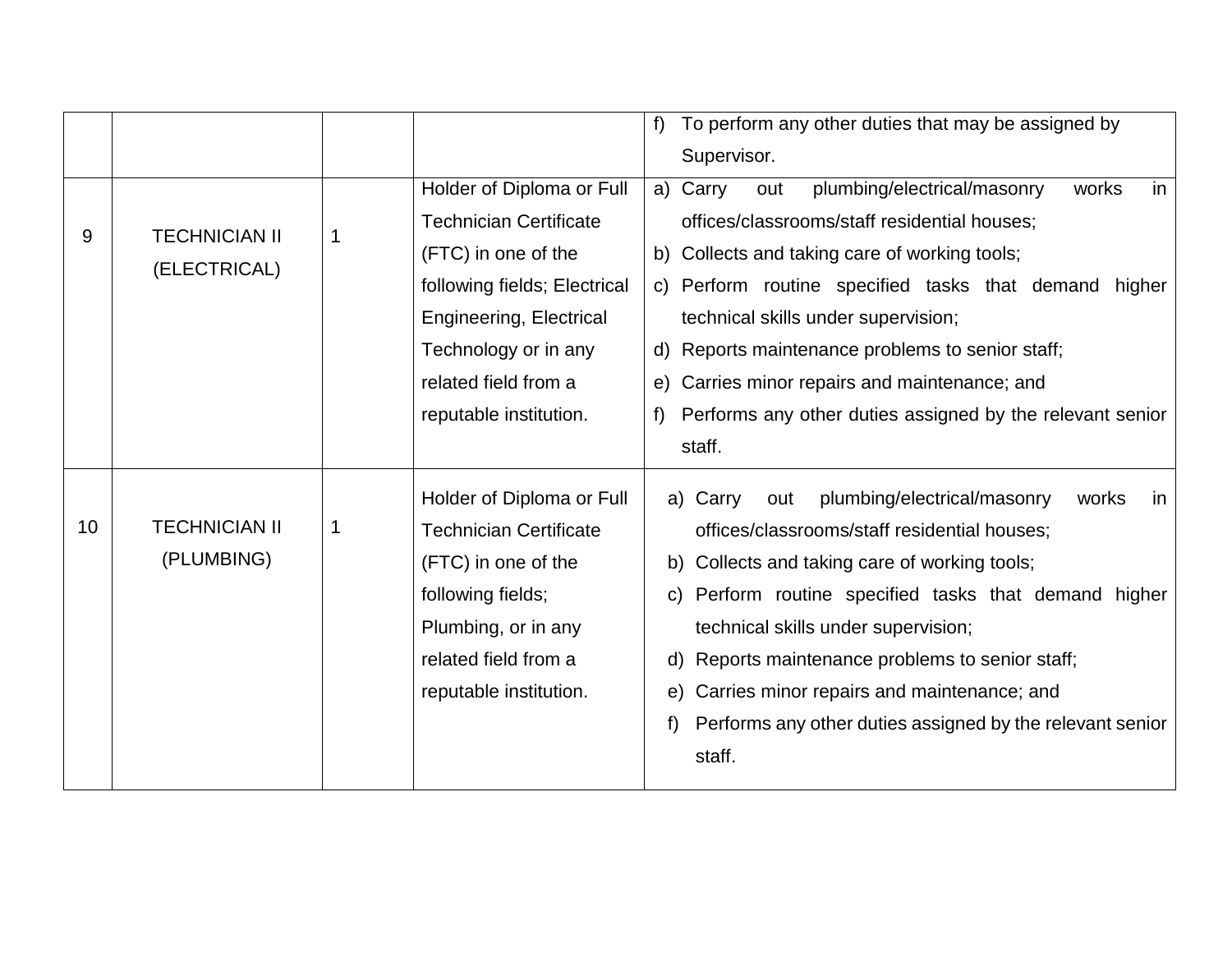|    |                      |   | Holder of Diploma in      |    | a) To store copies of software and documentations of       |
|----|----------------------|---|---------------------------|----|------------------------------------------------------------|
| 11 | <b>ASSISTANT ICT</b> | 1 | either of the following   |    | computer systems;                                          |
|    | <b>OFFICER II</b>    |   | fields; Computer Science, |    | b) To assist ICT Officer I in finding source documents and |
|    |                      |   | Information Technology,   |    | solutions for identified problems;                         |
|    | (HARDWARE)           |   | Telecommunication or      | C) | To maintain operations, system development and/or          |
|    |                      |   | any other related fields  |    | programming documentation manual libraries;                |
|    |                      |   | from an accredited        | d) | To perform archiving of official documents;                |
|    |                      |   | Institution.              |    | e) To perform simple coding of raw data on source          |
|    |                      |   |                           |    | documents by applying established, clearly defined         |
|    |                      |   |                           |    | codes;                                                     |
|    |                      |   |                           | f) | To key data from source documents; verify keyed data;      |
|    |                      |   |                           |    | upload data to computer server;                            |
|    |                      |   |                           | (g | To review production output for accuracy and validity by   |
|    |                      |   |                           |    | comparing the output data with the job request and         |
|    |                      |   |                           |    | systems documentation standards and procedures;            |
|    |                      |   |                           | h) | To assist programmers in testing new or revised            |
|    |                      |   |                           |    | application programs.                                      |
|    |                      |   |                           | i) | To validate (check, verify dates and times, etc.) input to |
|    |                      |   |                           |    | and output from information systems;                       |
|    |                      |   |                           | j) | To advise programmers in problems related to data          |
|    |                      |   |                           |    | entry;                                                     |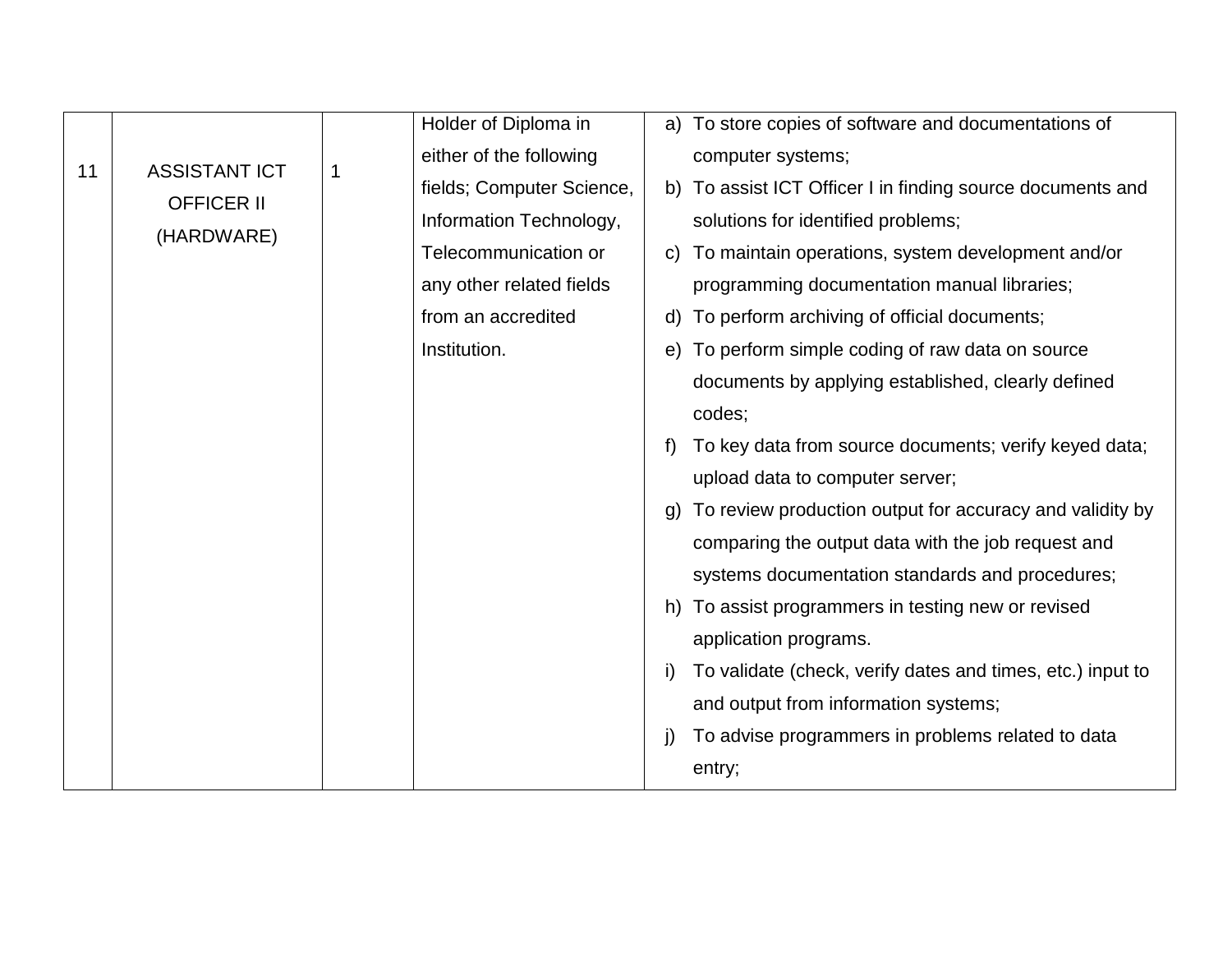|    |                                                         |   |                                                                                                                                                                                                   | To maintain data processing systems, tape library and<br>k)<br>disk storage.<br>To monitor console for errors; observe elements of<br>$\vert$<br>operation for evidence of incorrect operation;<br>m) To separate and sort output for distribution; set up input<br>job streams and submit jobs; schedule submission of<br>work to the system; and<br>To perform any other duties as may be assigned by<br>n)<br>Supervisor.                                                                                                                                                             |
|----|---------------------------------------------------------|---|---------------------------------------------------------------------------------------------------------------------------------------------------------------------------------------------------|------------------------------------------------------------------------------------------------------------------------------------------------------------------------------------------------------------------------------------------------------------------------------------------------------------------------------------------------------------------------------------------------------------------------------------------------------------------------------------------------------------------------------------------------------------------------------------------|
| 12 | <b>ASSISTANT ICT</b><br><b>OFFICER II</b><br>(SOFTWARE) | 1 | Holder of Diploma in<br>either of the following<br>fields; Computer Science,<br>Information Technology,<br>Telecommunication or<br>any other related fields<br>from an accredited<br>Institution. | a) To analyze hardware and software problems and find and<br>implement solutions;<br>b) To document and communicate problems, solutions, and<br>the implementation process;<br>c) To work closely with MIS staff to ensure user requests are<br>being met; track reported incidents, and provide feedback<br>to users;<br>d) To manage storage media, copies of software and<br>documentations of computer systems;<br>e) To participate in finding source documents and solutions for<br>identified problems;<br>To participate in writing systems documentations and<br>f)<br>manuals; |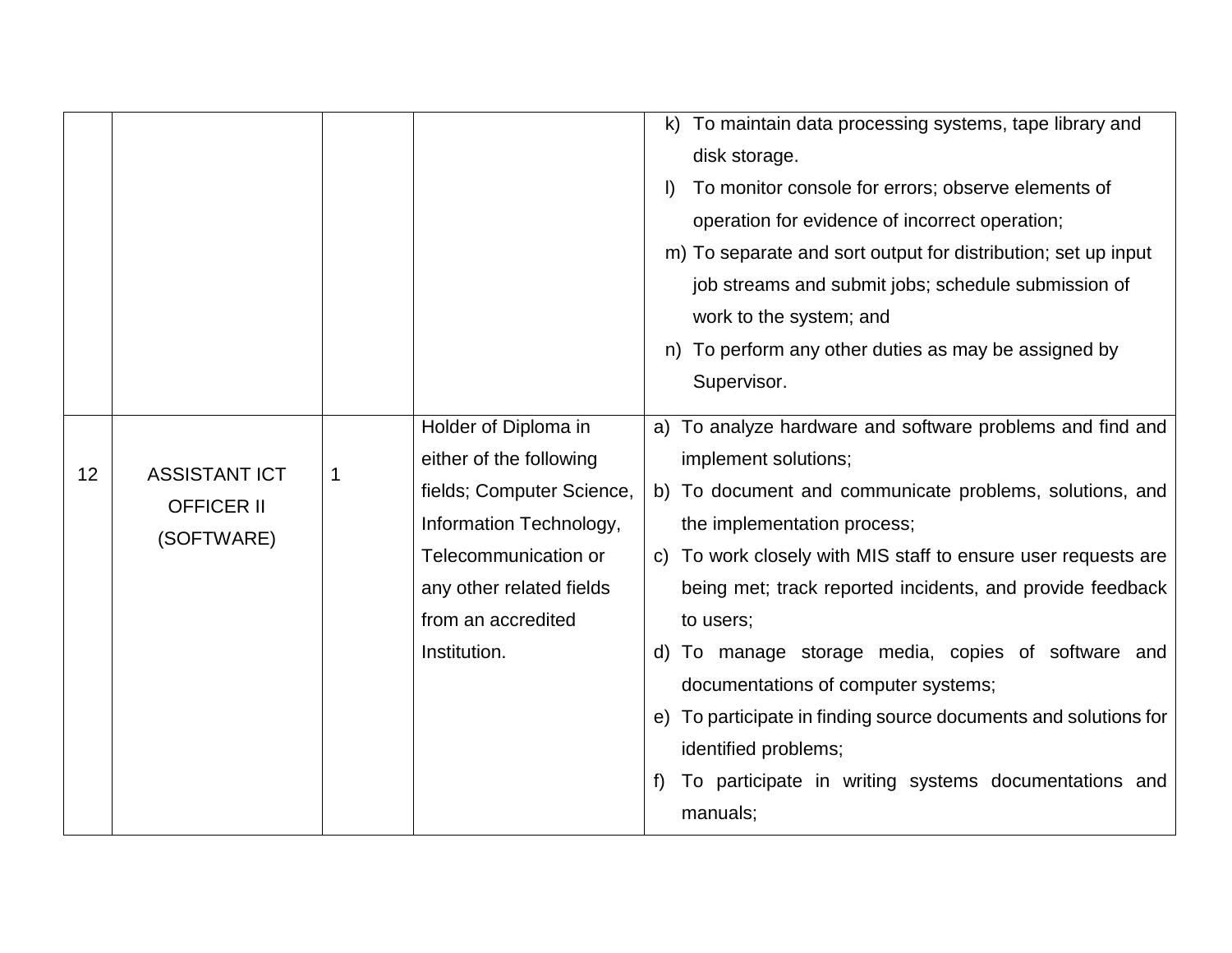|    |                           |             |                                                                                                                                                                                                                                  | To perform any other duties as may be assigned by<br>g)<br>Supervisor.                                                                                                                                                                                                                                                                                                                                                                                                                                                                                                                                                                                                                                                                                                         |
|----|---------------------------|-------------|----------------------------------------------------------------------------------------------------------------------------------------------------------------------------------------------------------------------------------|--------------------------------------------------------------------------------------------------------------------------------------------------------------------------------------------------------------------------------------------------------------------------------------------------------------------------------------------------------------------------------------------------------------------------------------------------------------------------------------------------------------------------------------------------------------------------------------------------------------------------------------------------------------------------------------------------------------------------------------------------------------------------------|
| 13 | <b>ESTATES OFFICER II</b> | $\mathbf 1$ | Holder of Bachelor's<br>Degree in Environmental<br>Engineering,<br>Architecture, Building<br>Economics, Civil<br>Engineering, Land<br>Management and<br>Valuation or equivalent<br>qualification from<br>recognized Institution. | a) To ensure maintenance and cleaning of Institute properties<br>and environment;<br>b) To examine bills of quantities;<br>c) To prepare work schedules;<br>d) To prepare budget for maintenance works;<br>e) To participate in drawing-up short and long term<br>programmes for the general improvement of the<br>landscaping of the campus grounds and drainage systems;<br>To keep and maintain relevant equipment in good working<br>f<br>order;<br>To assist in innovative approaches to conditioning,<br>maintaining, and upgrading the built and un-built<br>environment;<br>h) To assist in the planning, organizing, implementing and<br>controlling of Estate activities and services; and<br>To perform any other duties as may be assigned by<br>i)<br>Supervisor. |
|    |                           |             | Holder of First Degree in<br>either of the following                                                                                                                                                                             | a) To assist in manning exhibitions stands (e.g. Trade Fairs,<br>Open day exhibitions,);                                                                                                                                                                                                                                                                                                                                                                                                                                                                                                                                                                                                                                                                                       |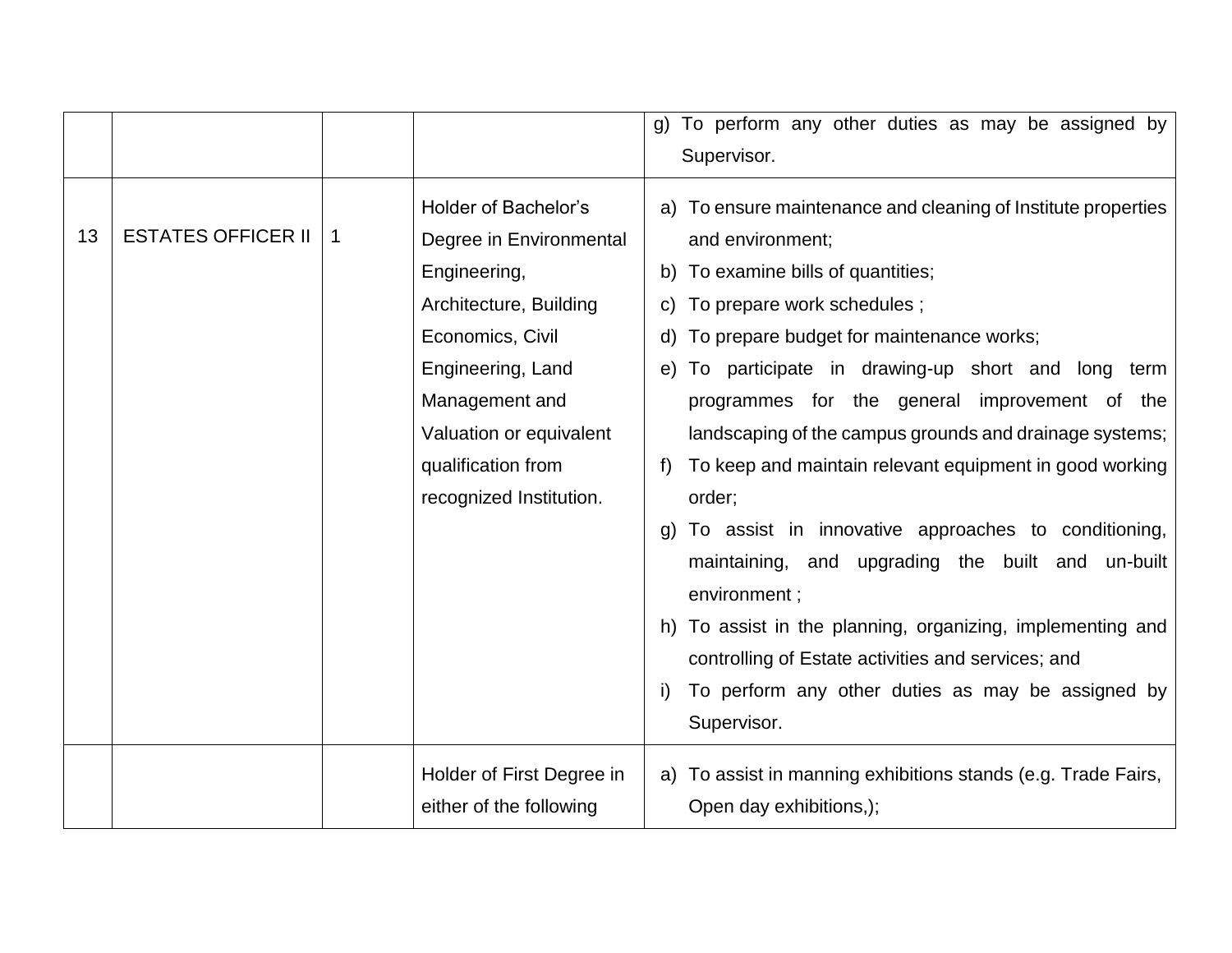| 14 | <b>PUBLIC RELATIONS</b> | $\mathbf 1$ | fields; Journalism, Mass   | b) To assist in facilitating conferences, seminars,                               |
|----|-------------------------|-------------|----------------------------|-----------------------------------------------------------------------------------|
|    | <b>OFFICER II</b>       |             | Communication,             | ceremonies, production of Radio and TV programmes                                 |
|    |                         |             | Marketing or related       | etc;                                                                              |
|    |                         |             | equivalent from a          | To maintain photographic records of major events;<br>C)                           |
|    |                         |             | recognized Institution.    | To assist in the routine public relations and marketing<br>d)                     |
|    |                         |             |                            | activities such as the writing features for the Institution                       |
|    |                         |             |                            | Newsletter, carrying out of photographic assignments,                             |
|    |                         |             |                            | handling of advertisements;                                                       |
|    |                         |             |                            | To report public criticisms and complaints to one's<br>e)                         |
|    |                         |             |                            | superiors; and                                                                    |
|    |                         |             |                            | To perform any other duties as may be assigned by<br>f                            |
|    |                         |             |                            | Supervisor.                                                                       |
|    |                         |             | <b>Holder of Bachelor</b>  |                                                                                   |
|    |                         |             |                            |                                                                                   |
| 15 | <b>ACCOUNTANT II</b>    | 1           | Degree/Advance Diploma     | a) To ensure that all invoices are properly recorded and filed<br>after payments; |
|    |                         |             | in either of the following | b) To post all primary data in the respective journals;                           |
|    |                         |             | fields;                    | To provide cash;<br>C)                                                            |
|    |                         |             | Accounting/Finance from    | d) To maintain Petty Cash Journals;                                               |
|    |                         |             | a recognized Institution   | e) To prepare various accounting schedules as directed by                         |
|    |                         |             | plus a full CPA (T)        | supervisor;                                                                       |
|    |                         |             | qualifications recognized  | To prepare project account journals;<br>t)                                        |
|    |                         |             | by NBAA.                   |                                                                                   |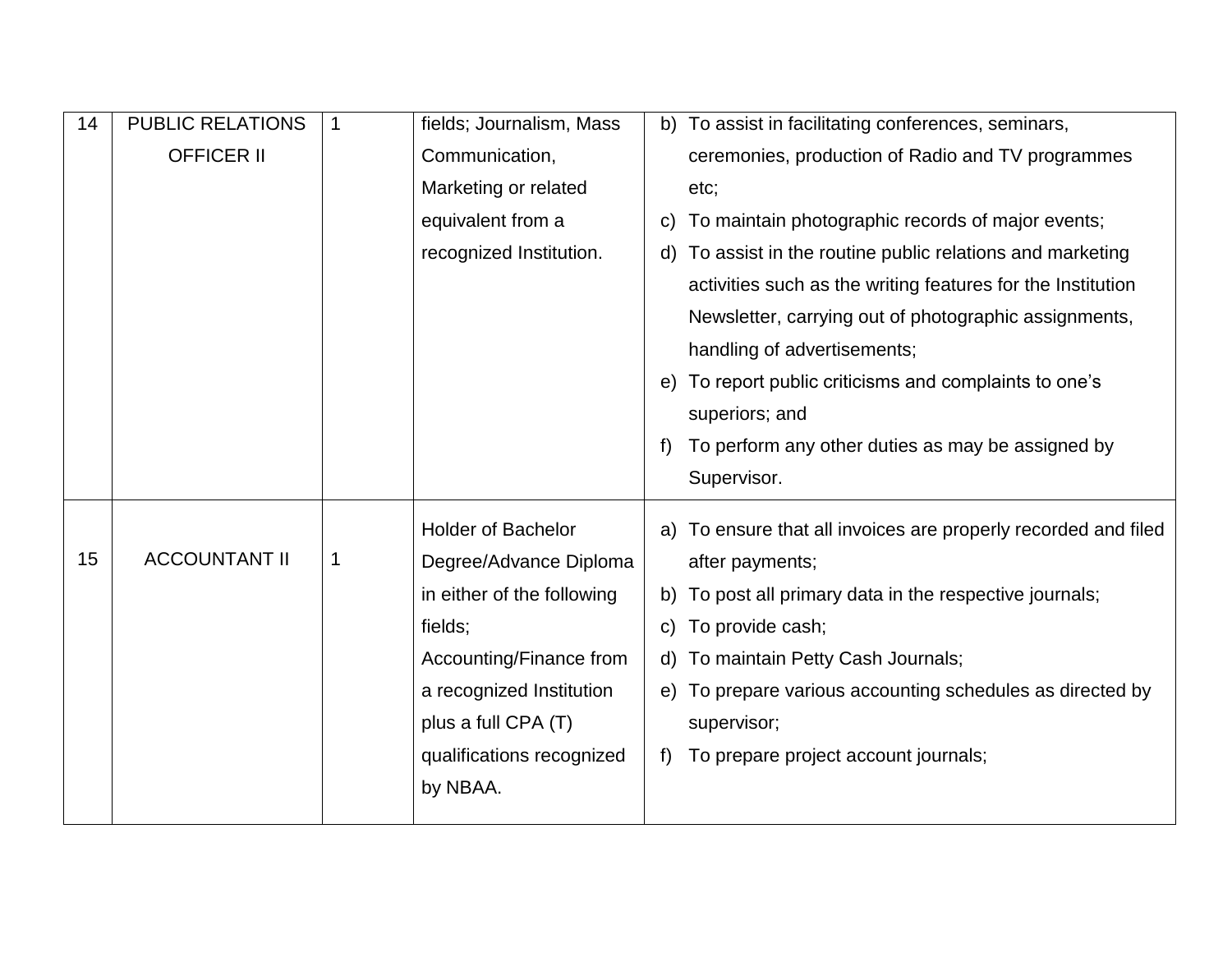|    | <b>TOTAL</b>                              |                                                                                                                                                              | 17                                                                                                                                                                                                                                                                                                                                                                                                                           |
|----|-------------------------------------------|--------------------------------------------------------------------------------------------------------------------------------------------------------------|------------------------------------------------------------------------------------------------------------------------------------------------------------------------------------------------------------------------------------------------------------------------------------------------------------------------------------------------------------------------------------------------------------------------------|
| 16 | <b>LABORATORY</b><br><b>TECHNICIAN II</b> | Holder of Health<br>Laboratory Certificate or<br>equivalent qualification.<br>Computer skills will be an<br>added advantage from a<br>recognized institution | a) To perform basic laboratory investigations;<br>b) To prepare reagents under close supervision;<br>c) To maintain general cleanliness of laboratory glass ware<br>and equipment;<br>d) To collect venous blood from patients and preserve<br>specimens;<br>e) To keep records of laboratory investigations carried out in<br>the register; and<br>To perform any other duties that may be assigned by<br>f)<br>Supervisor. |
|    |                                           |                                                                                                                                                              | To prepare Staff advances, loans and Imprests subsidiary<br>$\mathsf{q}$<br>ledger listings; and<br>h) To perform any other duties as may be assigned by<br>Supervisor.                                                                                                                                                                                                                                                      |